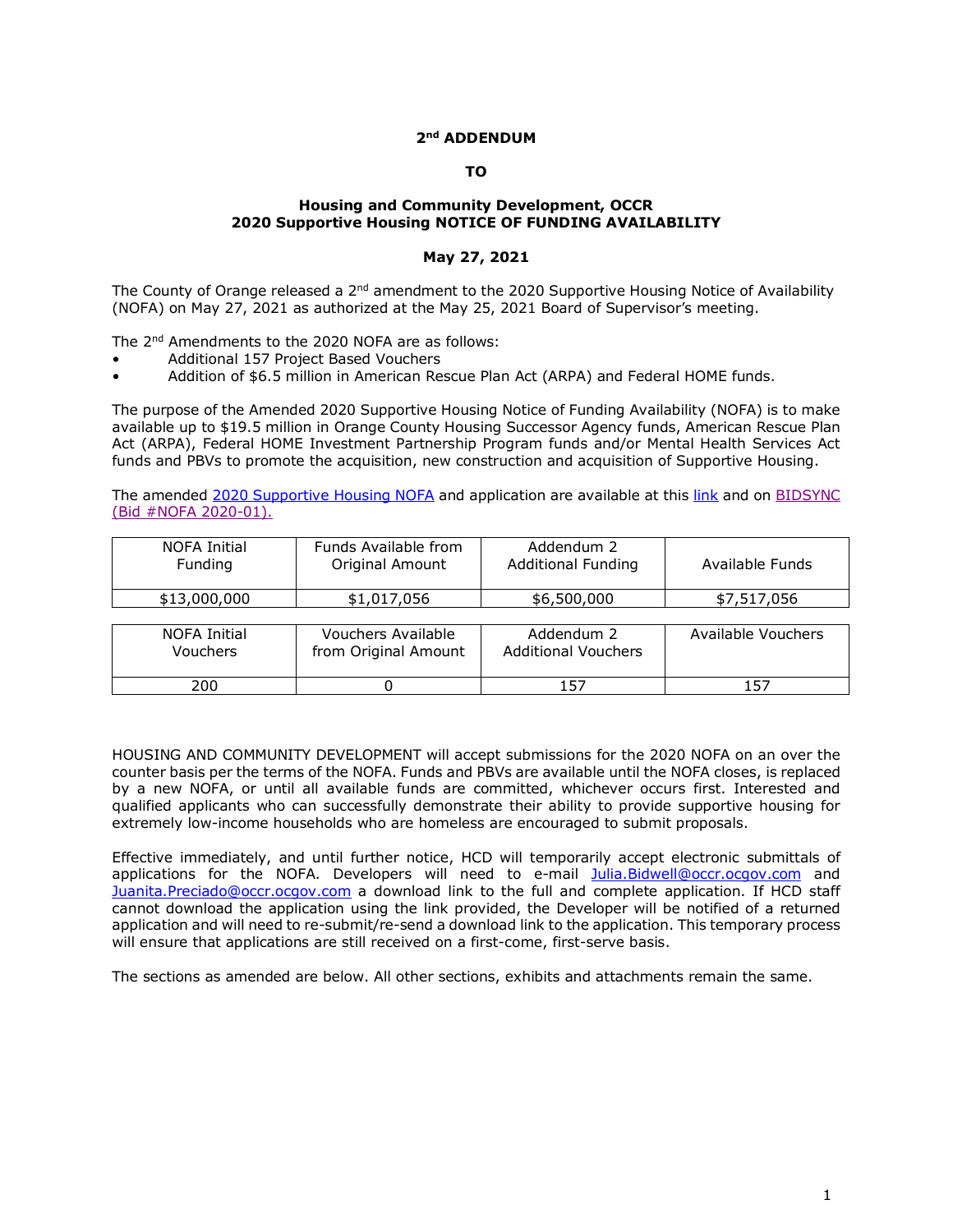#### **2020 SUPPORTIVE HOUSING NOTICE OF FUNDING AVAILABILITY Bidsync NOFA 2020-01**

#### **January 27, 2020 Amended March 24, 2020 2nd Amendment May 27, 2021**

## **SECTION I - INTRODUCTION, APPLICATION & SELECTION PROCESS - Amended**

This 2020 Supportive Housing Notice of Funding Availability (NOFA) announces the availability of up to \$19.5 million dollars in Federal American Rescue Plan Act (ARPA), HOME Investment Partnerships Program (HOME) funds, Orange County Housing Successor Agency (HSA) funds and Mental Health Services Act (MHSA) funds to promote the acquisition, new construction, and acquisition/rehabilitation of Supportive Housing, as defined in Attachment C of this NOFA, affordable for Orange County's extremely low-income households who are homeless by providing below market rate financing. Housing and Community Development (HCD) will also provide an additional 157 VASH, Mainstream and or Housing Choice Project Based Vouchers (as amended May 25, 2021) for extremely low-income households who are homeless, for projects that meet the requirements of this NOFA (regardless of whether or not capital funding is requested under this NOFA). HCD requires that units assisted under this NOFA be filled with tenants who are prioritized through the Coordinated Entry System (CES). Interested and qualified developers who can successfully demonstrate their ability to acquire, build or substantially rehabilitate, and operate Permanent Supportive Housing are encouraged to submit proposals. **All assisted units must provide permanent housing to homeless individuals or families, as defined in Section 10315 (b) of California Tax Credit Allocation Committee Regulations.**

## **1.01 APPLICATION PROCESS - Amended**

Effective immediately, and until further notice, HCD will temporarily accept electronic submittals of applications for the NOFA. Developers will need to e-mail [Julia.Bidwell@occr.ocgov.com](mailto:Julia.Bidwell@occr.ocgov.com) and [Juanita.Preciado@occr.ocgov.com](mailto:Juanita.Preciado@occr.ocgov.com) a download link to the full and complete application organized in the sections.. If HCD staff cannot download the application using the link provided, the Developer will be notified of a returned application and will need to re-submit/re-send a download link to the application. This temporary process will ensure that applications are still received on a first-come, first-serve basis.

# **SECTION II - PROGRAM DESCRIPTION**

# **2.01 FUNDS AVAILABLE - Amended**

Up to \$19.5 million dollars in ARPA , HOME funds, HSA and MHSA funds will be set aside for the acquisition, new construction, and acquisition/rehabilitation of Permanent Supportive Housing affordable for Orange County's extremely low-income households who are homeless by providing below market rate financing under this NOFA. Funds are available on a first-come, first-serve basis, based on the preference and underwriting criteria set forth in this NOFA, until the NOFA is replaced by a new NOFA, or until funds are committed, whichever occurs first. HCD reserves the right to determine first-come, first-served based on meeting all conditions of the NOFA, in the case of simultaneous receipt of applications. HCD reserves the right to increase or decrease the amount in this NOFA subsequent to Board of Supervisors approval. ARPA funds subject to all Federal requirements once known.

# **2.31 COMPLIANCE WITH OTHER REQUIREMENTS - Amended**

The program regulations identified below are applicable to the corresponding funding sources.

*HOME Program (CDFA 14.239)* – Federal Register at 24 CFR Part 92 *Orange County Housing Successor Agency -* California Health and Safety Code 33000 et seq. *Project Based Vouchers* - Chapter 17 of the OCHA Administrative Plan and Title 24 of the Code of Federal Regulations

*MENTAL HEALTH SERVICES ACT* - Welfare and Institutions Code – WIC - Division 5 - Community